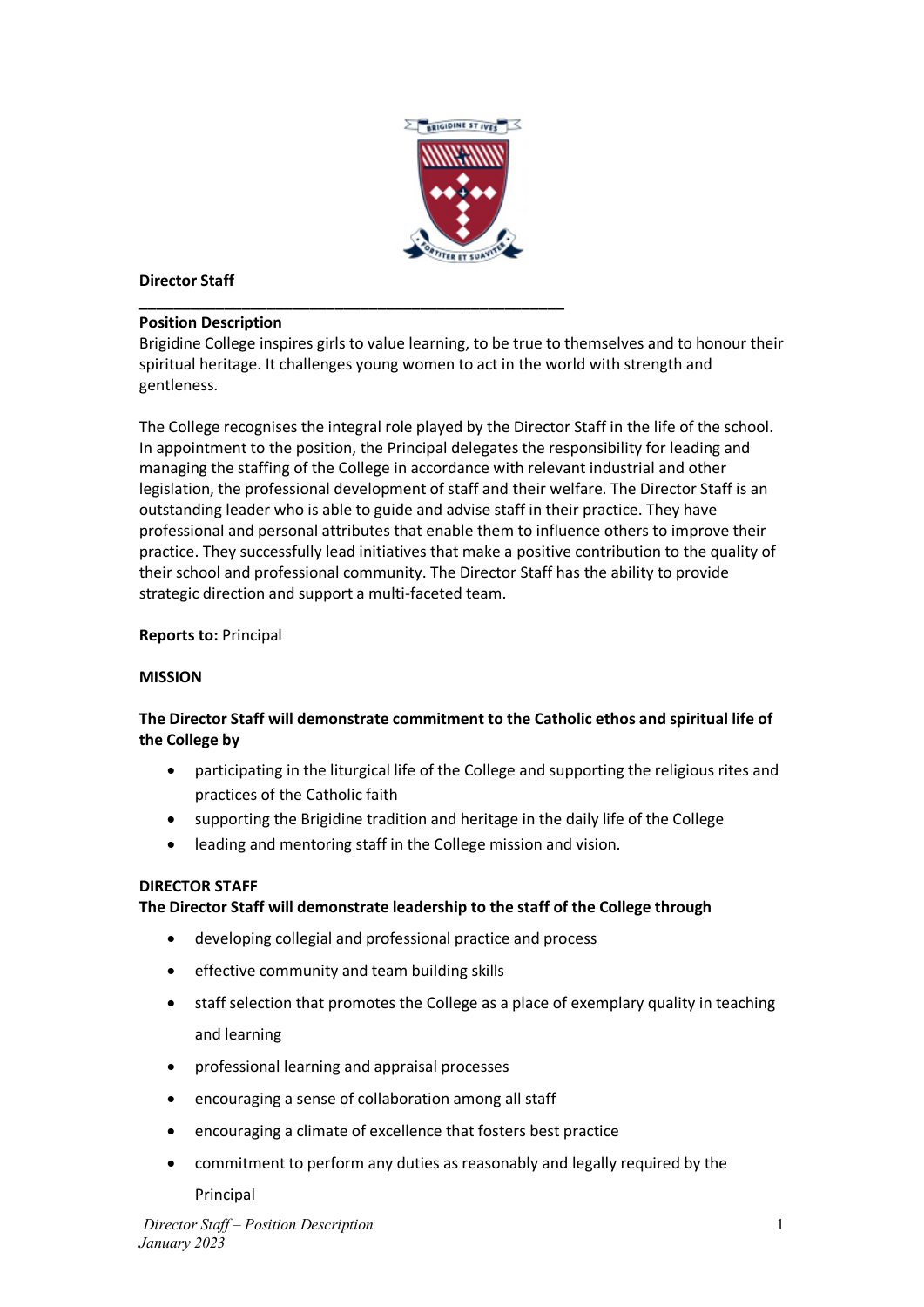### **Key Areas of Responsibility**

- **1. Staff Support, Induction, Mentoring and Teacher Accreditation**
- providing a receptive and confidential environment for staff members who wish to discuss aspects of their professional lives and personal lives where the personal impacts on their professional duties
- oversight and management, together with the Leadership team, of the Staff Induction process including the mentoring of new staff
- oversight and management of the accreditation of all teachers with NESA in accordance with legislative requirements
- mentoring and supporting Proficient teachers to maintain their accreditation through professional practice and learning aligned to the Australian Professional Standards for Teachers
- mentoring beginning teachers and oversight and support of their progression of accreditation from Conditional/Provisional to Proficient teacher, working together with the relevant Head of Department
- advising and assisting teaching staff in becoming accredited through ISTAA/NESA for higher levels of accreditation (Experienced, HAT/Lead)
- assisting staff in identifying and fulfilling Professional Learning Plans aligned with their appraisal
- liaising with relevant Universities regarding Pre-Service Teachers and, together with the supervising teacher, oversee Pre-Services Teachers during Practicum periods

### **2. Recruitment and Employment**

- oversight and management of the recruitment/employment process
- liaising with the Principal and the Business Manager, and broader Leadership team, to ensure that staff recruitment is in accordance with College needs
- liaising with the Director Administration to ensure the appropriate staffing of the teaching and learning needs of the College in relation to casual and short-term contract teaching staff
- contributing to the Timetable Committee to ensure staffing needs are met
- liaising with the relevant personnel on the employment of coaches, instructors or similar and the relationship of the College with external providers, such as peripatetic staff and volunteers, ensuring that all compliance is addressed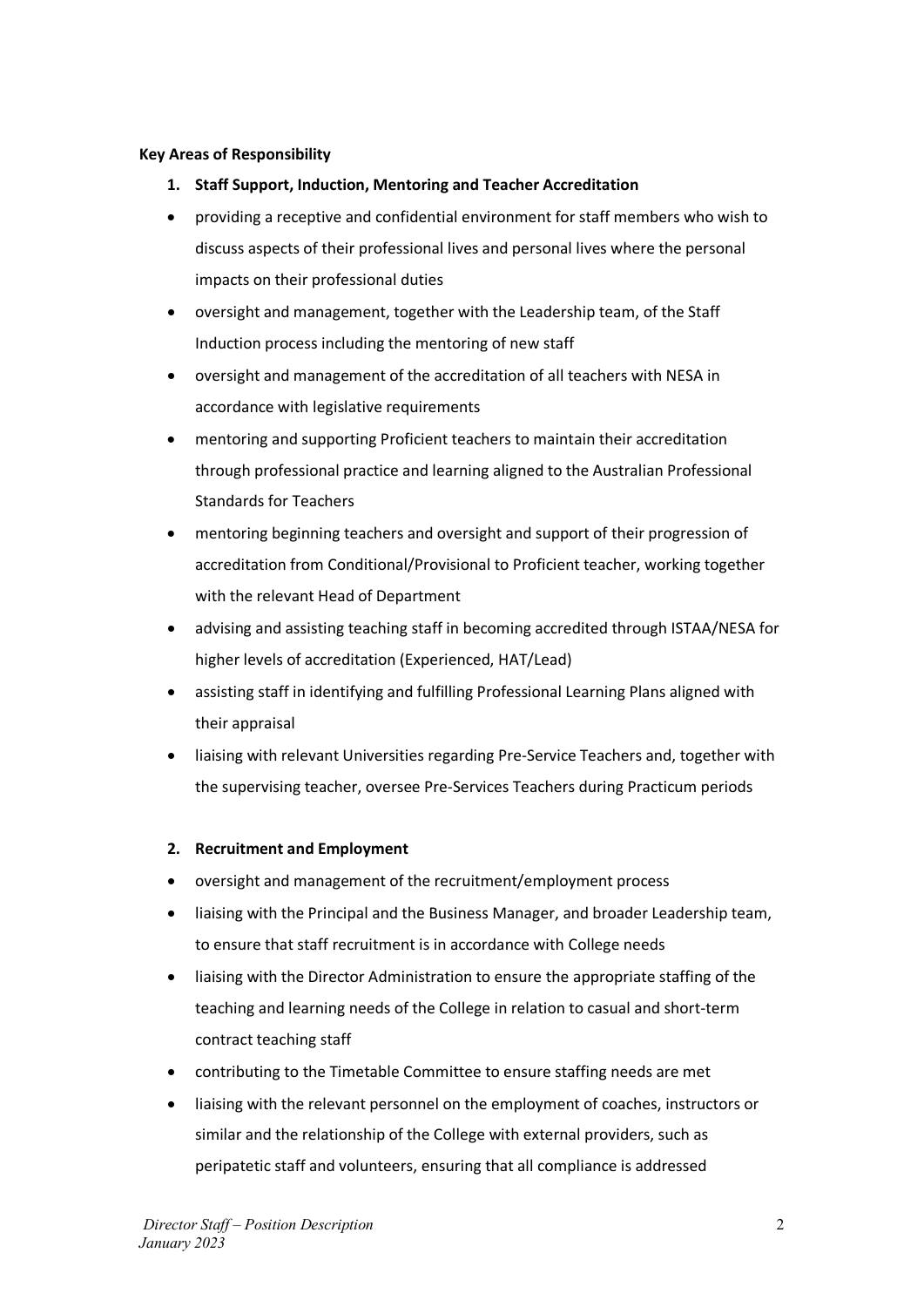### **3. Staff Performance**

- liaising with the Leadership team on all staff management issues
- managing and reviewing Staff Appraisal, ensuring that all staff are reviewed on an annual basis or as per the program designed in conjunction with the Leadership Team
- working with the Principal to manage any complaints and grievances from or impacting staff
- working with the Principal to manage Performance Improvement processes for individual staff identified as needing a formal process, ensuring due process for all concerned

### **4. Risk and Compliance**

- liaising with the Principal and relevant Heads of departments on consideration of leave requests, ensuring the entitlements of the MEA are understood
- working with Finance, and in particular the Payroll Office, to manage changing staffing information, CONNX for leave processes, FTE reporting and contributing to any other reporting requirements to meet the College's obligations e.g. WGEA report
- working with the staff and Finance to ensure the College supports and meets its obligations to Safe Work and the College insurer for Workplace Injury claims and Return to Work processes
- overseeing day to day operational risk by working with the Leadership Team and the Risk and Compliance Officer

## **The Director Staff will demonstrate leadership and collaboration through**

- liaising with the IT Manager and Finance and Business Managers to ensure that HR software is commensurate with College requirements
- developing and implementing a College employment/recruitment policy including ensuring that Working With Children and NESA accreditation are checked as per legislation prior to the commencement of employment and that contracts align with best practice
- developing and implementing, together with the Risk and Compliance Officer, any relevant policies impacting WHS and staff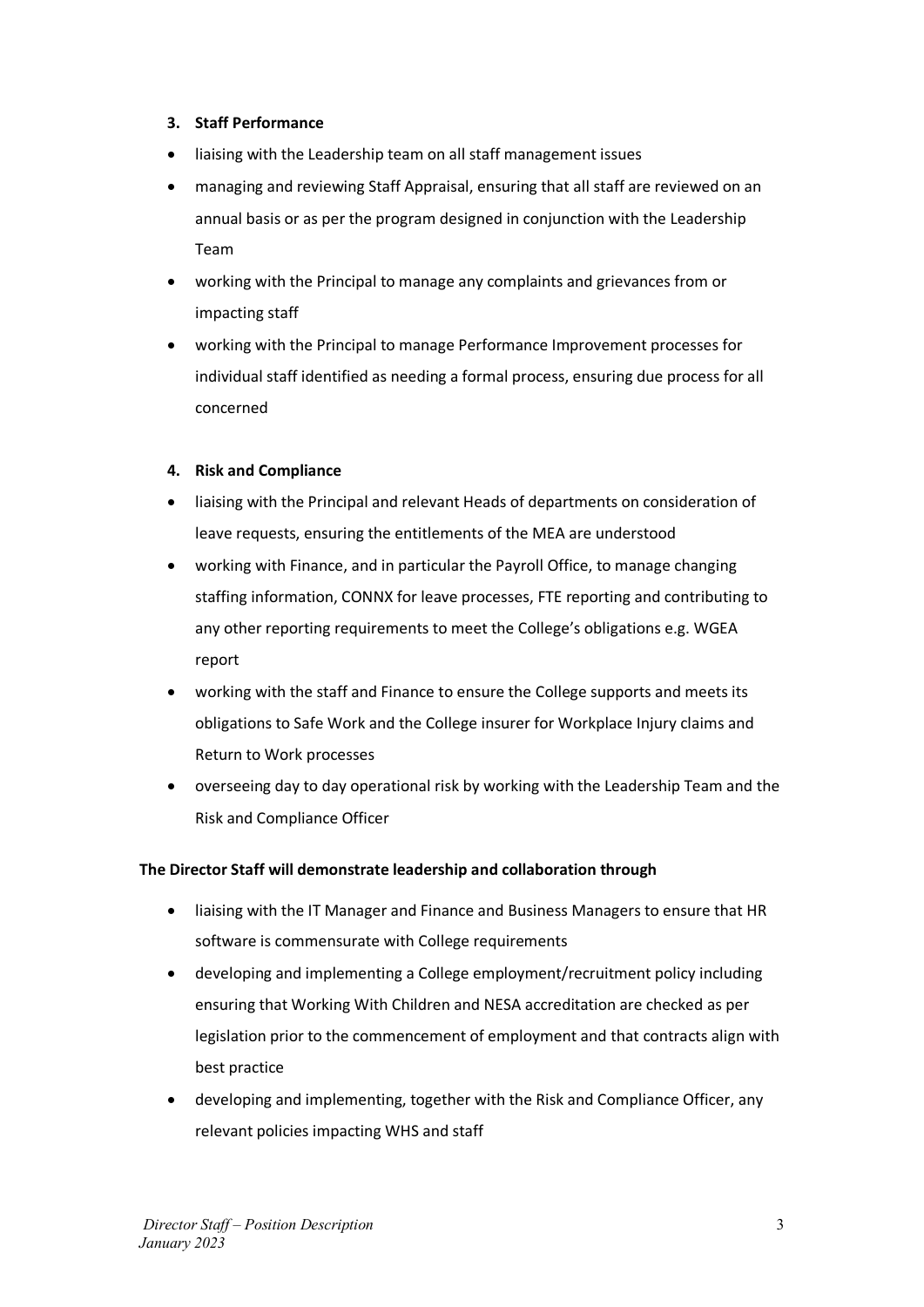- ensuring staff training is scheduled on areas of compliance, including Child Protection and Duty of Care – through online courses and face to face whole staff development and with the assistance of relevant members of the Leadership Team
- engaging in effective succession planning
- ensuring all appropriate employee data is compiled in accordance with statutory requirements and that comprehensive personnel files are maintained
- assisting the Principal and Leadership Team in implementing effective and transparent procedures for the selection of new staff
- working with Finance to ensure that staff employment information is utilised with maximum effectiveness, accuracy and in accordance with privacy legislation
- advising the Leadership Team and Finance on all Human Resource and Industrial Relations issues, including the interpretation and application of awards and other industrial instruments
- assisting the Principal in her dealings with Staff Unions and other representative groups
- liaising with the Business Manager, Property Manager and the Risk and Compliance Officer, in matters of day to day operational risk, to ensure that the College complies with regulatory requirements in regard to the provision of a safe workplace and a professional work environment and that the College implements appropriate Workplace Health and Safety Policy and Procedures
- advising the Principal on Workers Compensation and Return to Work matters
- liaising, as required, with the Catholic Employment Relations, the Association of Independent Schools, the College solicitors and other sources of Industrial and Human Resource Management information services, including the contribution to negotiation and implementation of Enterprise Agreements.

## **Professional Knowledge and Engagement**

## **The Director Staff will engage in professional learning and reflection by**

- knowing and understanding the Australian Professional Standards of Teaching and key educational documents to evaluate regularly their professional knowledge, practice and engagement in their work with teaching staff
- ensuring current knowledge of employment relations legislation and best practice
- ensuring current knowledge and best practice in Safe Work and WHS legislation and standards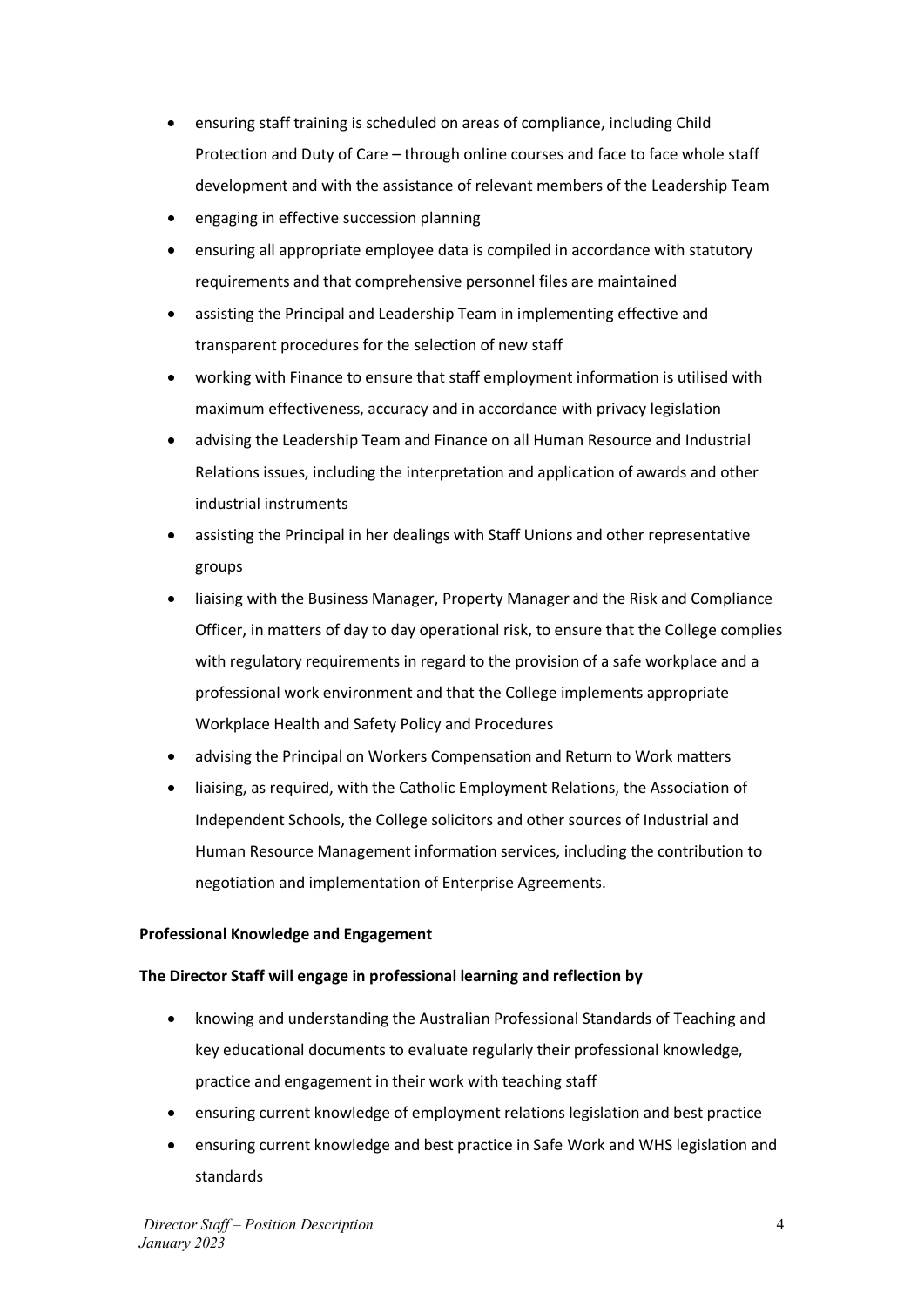- engagement with relevant networks for HR and Accreditation
- using critical assessment and feedback from a range of sources, including colleagues
- identifying and participating in research-based professional learning.

They will support the acquisition of new knowledge and skills.

## **The Director Staff will contribute to the College and professional community through**

- interpreting and implementing the College Mission and Code of Conduct and participating in the development of policies for members of the school community
- guiding colleagues to understand and comply with regulations
- initiating activities to develop collaborative working practices to enhance student learning and wellbeing
- understanding and responding to administrative, organisational and professional responsibilities
- initiating school approaches that provide opportunities for respectful and collaborative relationships
- fostering development of professional learning communities, including networks and associations.

## **Teaching and Learning (\*if relevant to the qualifications of Director Staff) Professional Knowledge**

## **The Director Staff will demonstrate expert understanding of pedagogy by knowing**

- the importance of having a thorough theoretical and practical knowledge of how students' backgrounds impact on learning
- how to evaluate current research about how students learn and how to apply this research to their teaching
- how to identify students operating at different stages
- valid and reliable strategies to measure each student's current level of proficiency in the subject/s being taught
- the theoretical and practical knowledge basis of how students develop literacy and numeracy
- a range of strategies for determining the interests and learning needs of students, including the needs of gifted and talented students and those with disabilities and disadvantage.